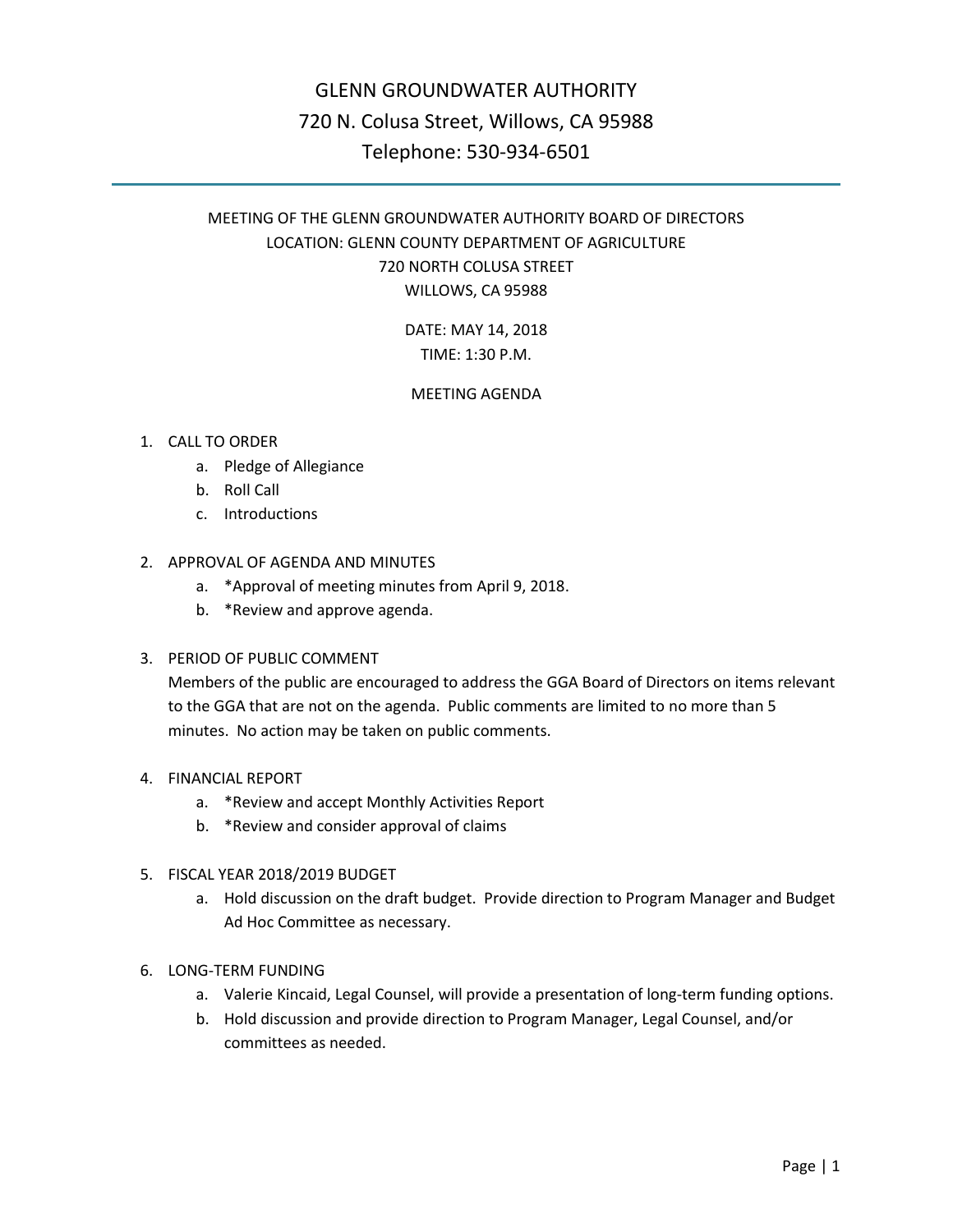- 7. POTENTIAL DEVELOPMENT OF AN AGREEMENT WITH COLUSA GROUNDWATER AUTHORITY TO DESCRIBE COOPERATION BETWEEN THE AGENCIES
	- a. Discuss potential development of an Agreement with Colusa Groundwater Authority describing cooperation.
	- b. \*Authorize Executive Committee, Program Manager, and Legal Counsel to coordinate with Colusa Groundwater Authority and/or its designees to develop a draft Agreement for the GGA Board's consideration.
- 8. WATER SUPPLY AND WATER QUALITY ACT OF 2018.
	- a. \*Consider approving support for the Water Supply and Water Quality Act of 2018.
	- b. \*Authorize Program Manager to send a Letter of Support or an email indicating GGA support of the Water Supply and Water Quality Act of 2018 to the campaign manager.
- 9. \*CONSIDER REVISING MEETING SCHEUDLE APPROVED AT THE APRIL 9, 2018 MEETING TO CORRECT ERRORS.

# 10. PROGRAM MANAGER UPDATES

#### 11. COMMITTEE UPDATES

- a. Executive Committee
	- i. CGA/GGA Joint Executive Committee
- b. CGA/GGA Technical Ad Hoc Committee
- c. HCM/Water Budget Selection Committee
- d. Stakeholder Engagement Committee
- e. Budget Ad Hoc Committee
- f. Basin Boundary Modification Ad Hoc Committee

#### 12. MEMBER REPORTS AND COMMENTS

- 13. NEXT MEETING
- 14. ADJOURN

#### \*Indicates Action Item

A complete agenda packet, including back-up information, is available for public inspection during normal work hours at 720 North Colusa Street, Willows, CA 95988. After posting of this Meeting Agenda, the public may request copies of support information for public agenda items listed.

During the period of public comment, members of the public are encouraged to address the GGA Board of Directors on items relevant to the GGA that are not on the agenda. Public comments are limited to no more than 5 minutes. No action may be taken on public comments.

In compliance with the Americans with Disabilities Act, The Glenn Groundwater Authority will make available to persons with a disability disability-related modification or accommodations. Notification